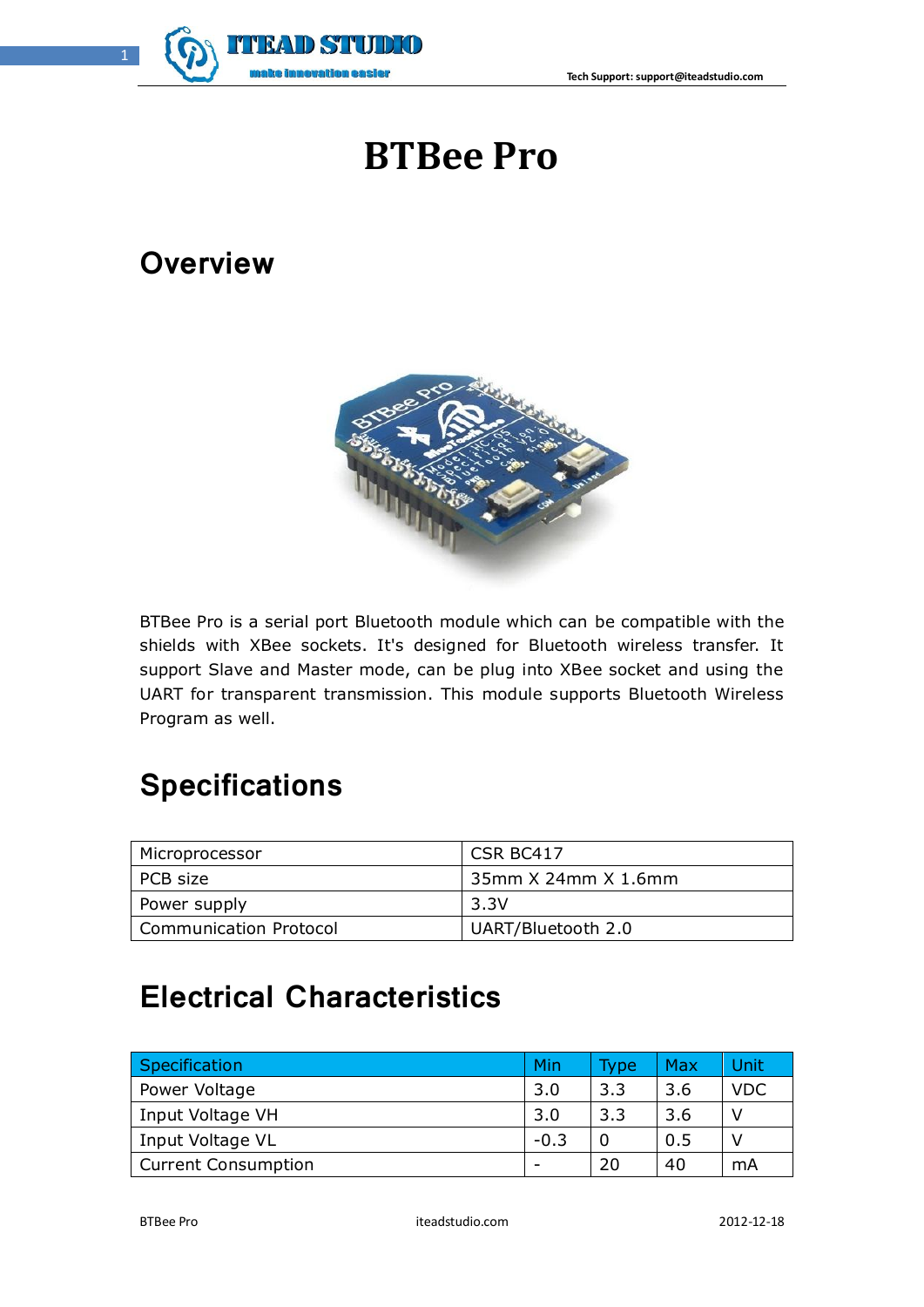

### **Hardware**



| Number         | <b>BTBee Pro PIN</b>         | <b>Arduino PIN</b>           | <b>Arduino MEGA PIN</b>      |
|----------------|------------------------------|------------------------------|------------------------------|
| $\mathbf{1}$   | <b>VCC</b>                   | 3.3V                         | 3.3V                         |
| $\overline{2}$ | <b>DOUT</b>                  | D <sub>0</sub>               | D <sub>0</sub>               |
| 3              | <b>DIN</b>                   | D <sub>1</sub>               | D <sub>1</sub>               |
| $\overline{4}$ | $\overline{\phantom{0}}$     | $\blacksquare$               |                              |
| 5              | <b>RESET</b>                 | XBEE_RST                     | D49                          |
| 6              | $\qquad \qquad -$            | $\qquad \qquad \blacksquare$ | $\overline{\phantom{a}}$     |
| $\overline{7}$ | $\overline{\phantom{0}}$     | $\qquad \qquad \blacksquare$ | $\qquad \qquad \blacksquare$ |
| 8              | $\qquad \qquad \blacksquare$ | $\qquad \qquad \blacksquare$ | $\overline{\phantom{a}}$     |
| 9              | PAIR                         | $\qquad \qquad \blacksquare$ | $\overline{\phantom{a}}$     |
| $10\,$         | <b>GND</b>                   | <b>GND</b>                   | <b>GND</b>                   |
| 11             | $\overline{\phantom{0}}$     | $\overline{\phantom{a}}$     | $\overline{\phantom{a}}$     |
| 12             | $\overline{\phantom{0}}$     | $\overline{\phantom{a}}$     | $\overline{\phantom{a}}$     |
| 13             | $\overline{\phantom{m}}$     | $\overline{\phantom{a}}$     | $\blacksquare$               |
| 14             | $\overline{\phantom{m}}$     | $\qquad \qquad \blacksquare$ | $\blacksquare$               |
| 15             | $\qquad \qquad \blacksquare$ | $\qquad \qquad \blacksquare$ | $\overline{\phantom{a}}$     |
| 16             | $\overline{\phantom{0}}$     | $\overline{\phantom{a}}$     | $\overline{\phantom{a}}$     |
| 17             | Arduino_RST                  | RST#                         | RST#                         |
| 18             | $\blacksquare$               | $\overline{\phantom{a}}$     | $\blacksquare$               |
| 19             | <b>STATUS</b>                | $\overline{\phantom{a}}$     | $\overline{\phantom{a}}$     |
| 20             | <b>MODE</b>                  | $\qquad \qquad \blacksquare$ | $\blacksquare$               |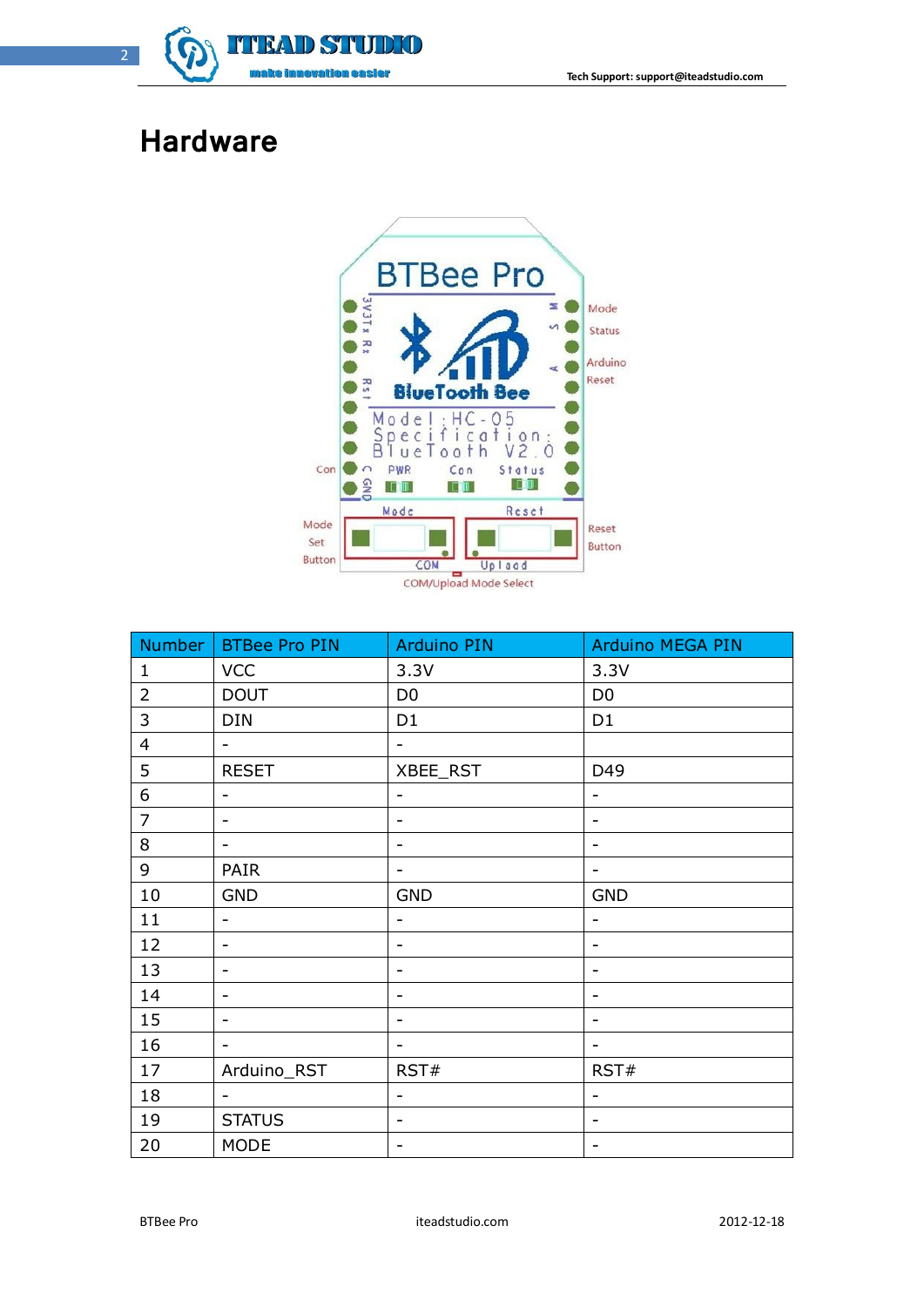

### **Indicator and switch description**

Button:

- Mode button (MODE): Keep pressing this button, the BTBee Pro module will enter AT command mode; Release this button, the BTBee Pro module will return data mode.
- Reset button (RESET): Press the button to reset the BTBee Pro module

Switch:

 Data or Program Switch: When this switch be set to "COM" site, the BTBee Pro module is in data mode, and can be used for Bluetooth communication. When the switch be set to "Upload" site, the BTBee Pro module is in program mode, and can be used to upload program to Arduino.

LED:

- Status light: Without any data transmission, the flicker frequency of the light if 106ms;during the data transmission, the light blinks twice in 106ms frequency, and stops for two seconds, then goes on blinking as before until the transmission is complete.
- Linking status light (Con): The LED will be on if the BTBee Pro module not connect with any device; The LED will be off when the BTBee Pro module connect to some device.
- Power light (PWR): The light is on when power on.

## **AT command**

| 1. Test command:        |                    |                          |
|-------------------------|--------------------|--------------------------|
| Command                 | Respond            | Parameter                |
| AT                      | <b>OK</b>          | $\overline{\phantom{a}}$ |
| 2. Reset                |                    |                          |
| Command                 | Respond            | Parameter                |
| AT+RESET                | <b>OK</b>          |                          |
| 3. Get firmware version |                    |                          |
|                         |                    |                          |
| Command                 | Respond            | Parameter                |
| AT+VERSION?             | +VERSION: <param/> | Param : firmware version |
|                         | 0K                 |                          |
| Example:                |                    |                          |
| AT+VERSION?\r\n         |                    |                          |
| +VERSION:2.0-20100601   |                    |                          |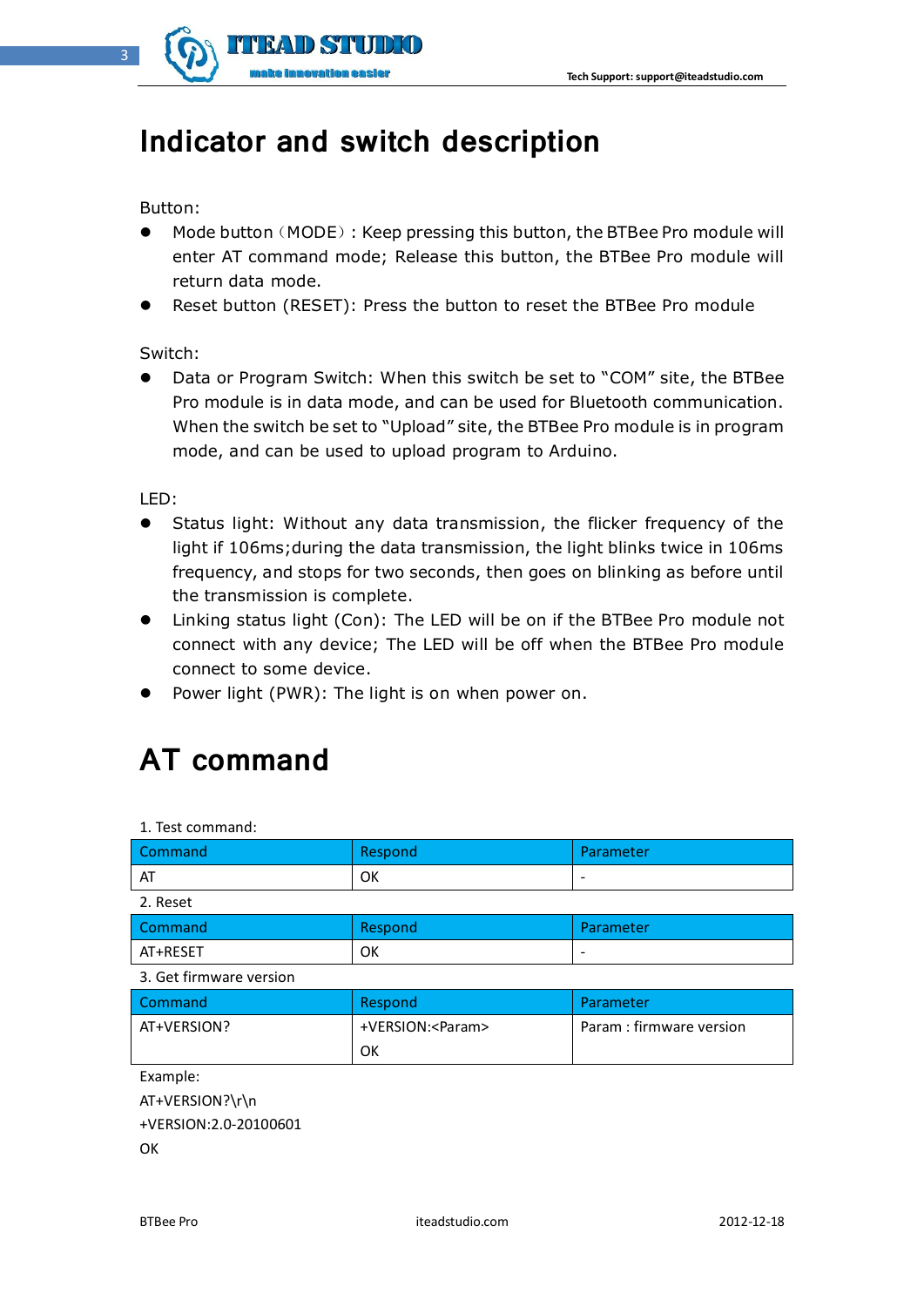

#### 4. Restore default

| Command | Respond | <b>Parameter</b> |
|---------|---------|------------------|
| AT+ORGL | OK      | -                |

Default state:

Slave mode, pin code :1234, device name: H-C-2010-06-01 ,Baud 38400bits/s.

#### 5. Get module address

| Command                           | Respond         | Parameter                   |  |
|-----------------------------------|-----------------|-----------------------------|--|
| AT+ADDR?                          | +ADDR: <param/> | Param: address of Bluetooth |  |
|                                   | OK              | module                      |  |
| Bluetooth address: NAP: UAP : LAP |                 |                             |  |
| Example:                          |                 |                             |  |

AT+ADDR?\r\n

+ADDR:1234:56:abcdef

**OK** 

#### 6. Set/Check module name:

| Command           | Respond         | Parameter                     |
|-------------------|-----------------|-------------------------------|
| AT+NAME= <param/> | OK              | module<br>Bluetooth<br>Param: |
| AT+NAME?          | +NAME: <param/> | name                          |
|                   | OK (/FAIL)      | (Default:HC-05)               |

Example:

AT+NAME=HC-05\r\n set the module name to "HC-05" **OK** AT+NAME=ITeadStudio\r\n **OK** AT+NAME?\r\n +NAME: ITeadStudio **OK** 

#### 7. Get the Bluetooth device name:

| 1 Command                   | Respond                     | Parameter                     |
|-----------------------------|-----------------------------|-------------------------------|
| AT+RNAME? <param1></param1> | 1. +NAME: <param2></param2> | Param1, Param 2 : the address |
|                             | OK                          | of Bluetooth device           |
|                             | 2. FAIL                     |                               |

Example: (Device address 00:02:72:od:22:24, name: ITead)

AT+RNAME? 0002, 72, od2224\r\n

+RNAME:ITead

**OK**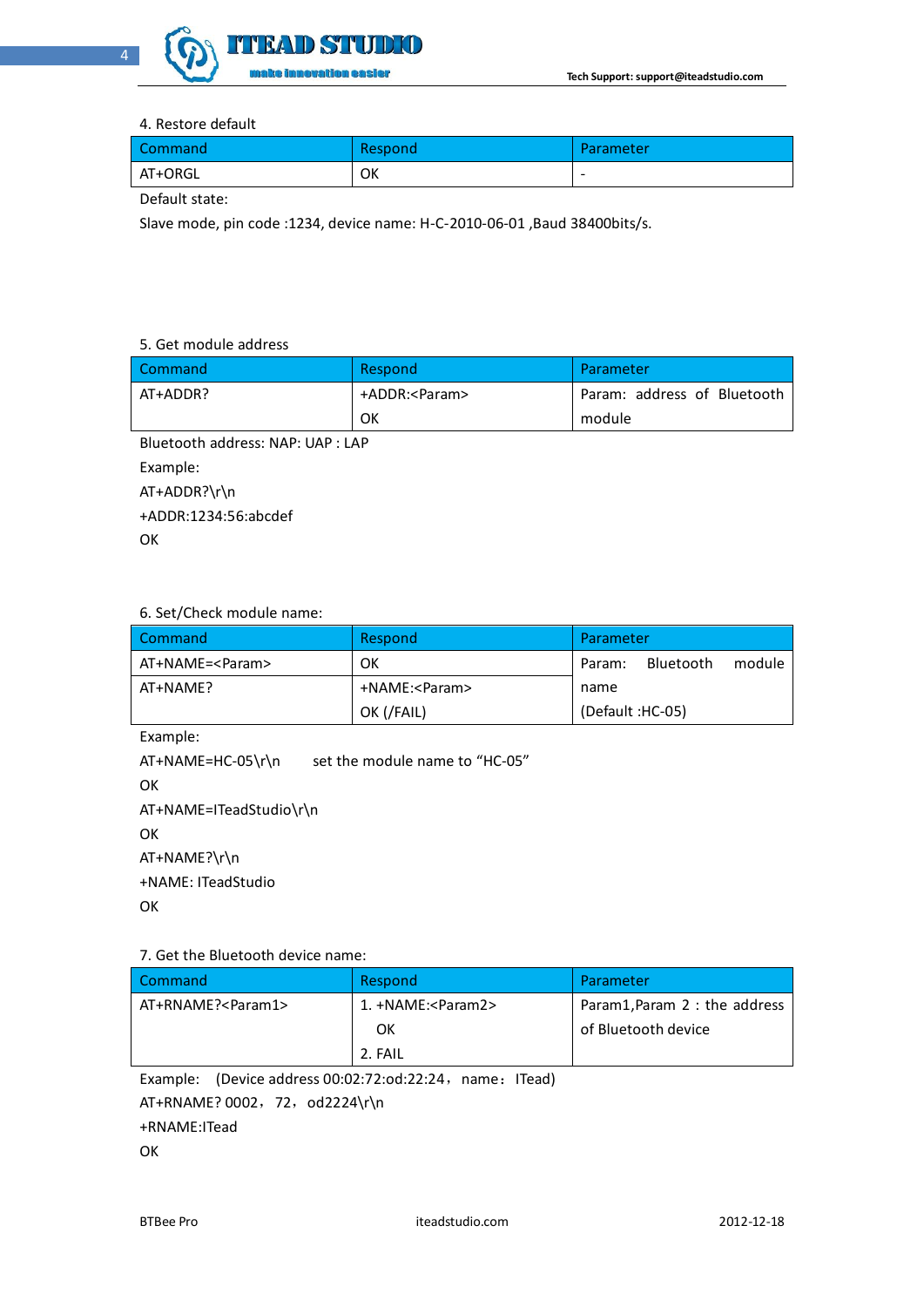

#### 8. Set/Check module mode:

| Command           | Respond         | Parameter    |
|-------------------|-----------------|--------------|
| AT+ROLE= <param/> | OK              | Param:       |
| AT+ ROLE?         | +ROLE: <param/> | 0- Slave     |
|                   | OK              | 1-Master     |
|                   |                 | 2-Slave-Loop |

#### 9. Set/Check device class

| Command            | Respond             | Parameter           |
|--------------------|---------------------|---------------------|
| AT+CLASS= <param/> | ОК                  | Param: Device Class |
| AT+ CLASS?         | 1. +CLASS: <param/> |                     |
|                    | OK                  |                     |
|                    | 2. FAIL             |                     |

#### 10. Set/Check GIAC (General Inquire Access Code)

| Command          | Respond        | Parameter         |
|------------------|----------------|-------------------|
| AT+IAC= <param/> | 1.0K           | Param: GIAC       |
|                  | 2. FAIL        | (Default: 9e8b33) |
| AT+IAC           | +IAC: <param/> |                   |
|                  | OK             |                   |

Example: AT+IAC=9e8b3f\r\n OK AT+IAC?\r\n +IAC: 9e8b3f **OK** 

#### 11. Set/Check -- Query access patterns

| Command                                | Respond                              | Parameter                    |
|----------------------------------------|--------------------------------------|------------------------------|
| AT+INQM= <param/> , <param2>,</param2> | 1.0K                                 | Param:                       |
| <param3></param3>                      | 2. FAIL                              | 0--inquiry mode standard     |
| AT+ INQM?                              | +INQM: <param/> , <param2>,</param2> | 1--inquiry_mode_rssi         |
|                                        | $<$ Param $3$ >                      | Param2: Maximum number of    |
|                                        | <b>OK</b>                            | Bluetooth devices to respond |
|                                        |                                      | to                           |
|                                        |                                      | Param3:                      |
|                                        |                                      | Timeout (1-48 : 1.28s to     |
|                                        |                                      | 61.44s                       |
|                                        |                                      |                              |
|                                        |                                      |                              |

Example: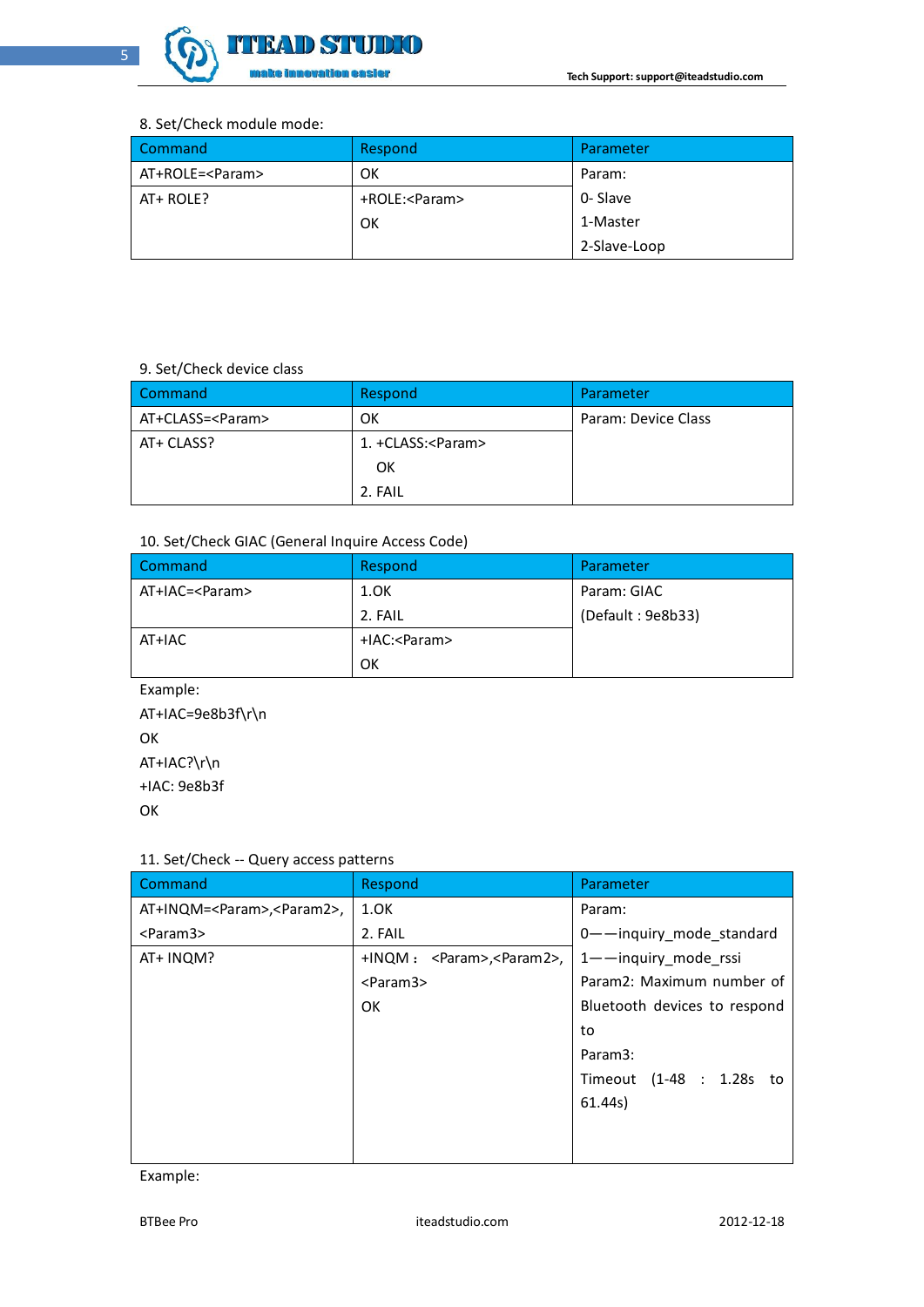

AT+INQM=1,9,48\r\n **OK** AT+INQM\r\n +INQM:1, 9, 48 OK

#### 12. Set/Check PIN code:

| Command           | Respond              | Parameter       |
|-------------------|----------------------|-----------------|
| AT+PSWD= <param/> | OK                   | Param: PIN code |
| AT+ PSWD?         | + PSWD<br>: <param/> | (Default 1234)  |
|                   | OK                   |                 |

#### 13. Set/Check serial parameter:

| Command                                    | Respond                              | Parameter        |
|--------------------------------------------|--------------------------------------|------------------|
| AT+UART= <param/> , <param2>,&lt;</param2> | OK.                                  | Param1: Baud     |
| Param3>                                    |                                      | Param2: Stop bit |
| AT+ UART?                                  | +UART= <param/> , <param2>,</param2> | Param3: Parity   |
|                                            | $<$ Param $3$ >                      |                  |
|                                            | ок                                   |                  |

#### Example:

AT+UART=115200, 1,2,\r\n **OK** AT+UART? +UART:115200,1,2 **OK** 14. Set/Check connect mode:

| <b>Command</b>     | Respond           | Parameter                 |
|--------------------|-------------------|---------------------------|
| AT+CMODE= <param/> | ОΚ                | Param:                    |
| AT+ CMODE?         | + CMODE: <param/> | 0 - connect fixed address |
|                    | OK                | 1 - connect any address   |
|                    |                   | 2 - slave-Loop            |

#### 15. Set/Check fixed address:

| Command           | Respond          | Parameter            |
|-------------------|------------------|----------------------|
| AT+BIND= <param/> | ОΚ               | Param: Fixed address |
| AT+ BIND?         | + BIND: <param/> | (Default)            |
|                   | OK               | 00:00:00:00:00:00)   |

```
Example:
```
AT+BIND=1234, 56, abcdef\r\n **OK** AT+BIND?\r\n +BIND:1234:56:abcdef **OK**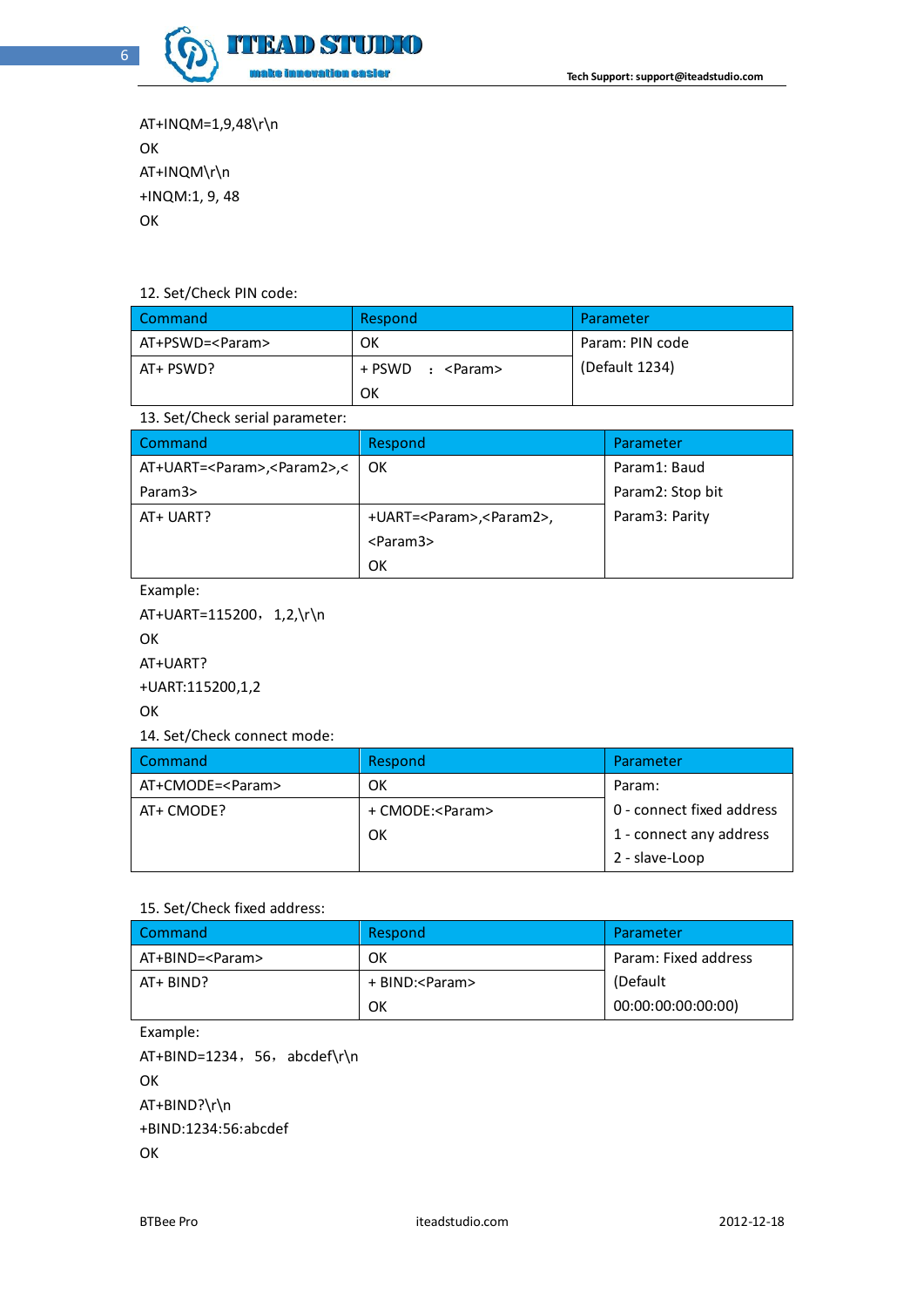

#### 16. Set/Check LED I/O

| Command                                     | Respond                                      | Parameter              |
|---------------------------------------------|----------------------------------------------|------------------------|
| AT+POLAR= <param1,<param2></param1,<param2> | <b>OK</b>                                    | Param1:                |
| AT+ POLAR?                                  | + POLAR= <param1>,<param2></param2></param1> | 0- PIO8 low drive LED  |
|                                             | OK                                           | 1- PIO8 high drive LED |
|                                             |                                              | Param <sub>2:</sub>    |
|                                             |                                              | 0- PIO9 low drive LED  |
|                                             |                                              | 1- PIO9 high drive LED |
|                                             |                                              |                        |

#### 17. Set PIO output

| Command                                     | Respond | Parameter          |
|---------------------------------------------|---------|--------------------|
| AT+PIO= <param1>,<param2></param2></param1> | OK      | Param1: PIO number |
|                                             |         | Param2: PIO level  |
|                                             |         | $0 -$ low          |
|                                             |         | 1-high             |
|                                             |         |                    |

Example:

1. PIO10 output high level

 $AT+PI0=10, 1\r\n$ 

OK

#### 18. Set/Check – scan parameter

| Command                                                                                              | Respond                                                                                     | Parameter                |
|------------------------------------------------------------------------------------------------------|---------------------------------------------------------------------------------------------|--------------------------|
| AT+IPSCAN= <param1>,<param2< td=""><td>OK</td><td>time<br/>Param1:<br/>Querv</td></param2<></param1> | OK                                                                                          | time<br>Param1:<br>Querv |
| >, <param3>,<param4></param4></param3>                                                               |                                                                                             | interval                 |
| AT+IPSCAN?                                                                                           | +IPSCAN: <param1>,<param2>,<p< td=""><td>Param2: Query duration</td></p<></param2></param1> | Param2: Query duration   |
|                                                                                                      | aram3>, < Param4>                                                                           | Param3: Paging interval  |
|                                                                                                      | OK                                                                                          | Param4: Call duration    |

Example: AT+IPSCAN =1234,500,1200,250\r\n **OK** AT+IPSCAN? +IPSCAN:1234,500,1200,250

#### 19. Set/Check – SHIFF parameter

| Command                                             | Respond                                                                                    | Parameter          |
|-----------------------------------------------------|--------------------------------------------------------------------------------------------|--------------------|
| AT+SNIFF= <param1>,<param2>,   OK</param2></param1> |                                                                                            | Param1: Max time   |
| <param3>,<param4></param4></param3>                 |                                                                                            | Param2: Min time   |
| AT+ SNIFF?                                          | +SNIFF: <param1>,<param2>,<par< td=""><td>Param3: Retry time</td></par<></param2></param1> | Param3: Retry time |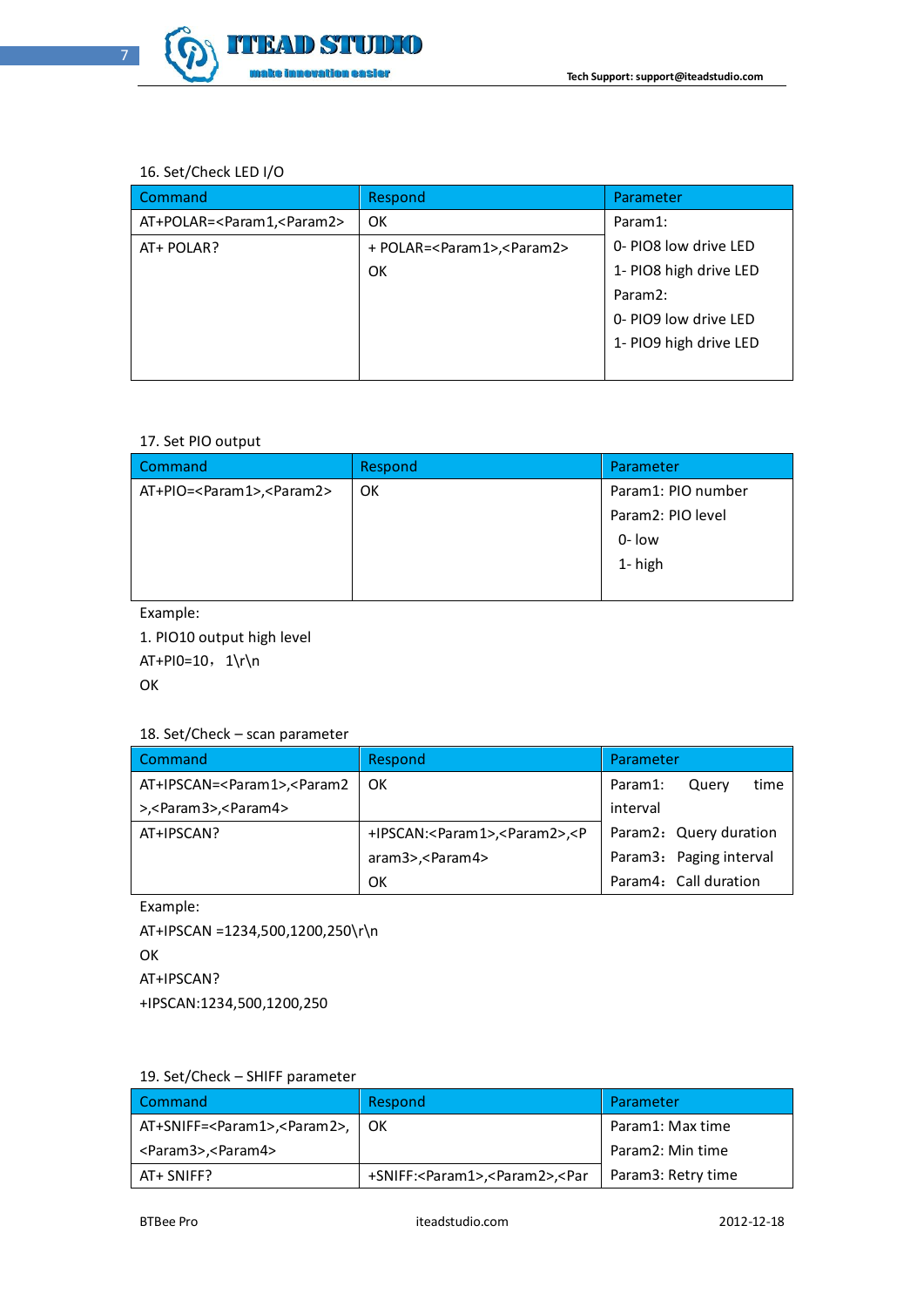

| am3>, <param4></param4> | Param4: Time out |
|-------------------------|------------------|
| ОК                      |                  |

#### 20. Set/Check security mode

| Command                                      | Respond                                     | Parameter                      |
|----------------------------------------------|---------------------------------------------|--------------------------------|
| AT+SENM= <param1>,<param2></param2></param1> | 1. OK                                       | Param1:                        |
|                                              | 2. FAIL                                     | 0-Sec_mode0+off                |
| AT+ SENM?                                    | + SENM: <param1>,<param2></param2></param1> | $1$ — $-$ sec mode $1$ +non se |
|                                              | 0K                                          | cure                           |
|                                              |                                             | 2-Sec_mode2_service            |
|                                              |                                             | 3--sec_mode3_link              |
|                                              |                                             | 4--sec_mode_unknow             |
|                                              |                                             | n                              |
|                                              |                                             | Param <sub>2:</sub>            |
|                                              |                                             | 0-hci_enc_mode_off             |
|                                              |                                             | 1--hci_enc_mode_pt_t           |
|                                              |                                             | o pt                           |
|                                              |                                             | 2-hci_enc_mode_pt_t            |
|                                              |                                             | o_pt_and_bcast                 |

#### 21. Delete Authenticated Device

| Command            | Respond | Parameter               |
|--------------------|---------|-------------------------|
| AT+PMSAD= <param/> | OK      | Param:                  |
|                    |         | Authenticated<br>Device |
|                    |         | Address                 |

Example:

AT+PMSAD =1234,56,abcdef\r\n

**OK** 

#### 22. Delete All Authenticated Device

| Command   | Respond | Parameter |
|-----------|---------|-----------|
| AT+ RMAAD | ОК      | $\sim$    |

#### 23. Search Authenticated Device

| Command           | Respond | Parameter             |
|-------------------|---------|-----------------------|
| AT+FSAD= <param/> | 1. OK   | Param: Device address |
|                   | 2. FAIL |                       |

#### 24. Get Authenticated Device Count

| Command  | Respond         | Parameter           |
|----------|-----------------|---------------------|
| AT+ADCN? | +ADCN: <param/> | Param: Device Count |
|          | ок              |                     |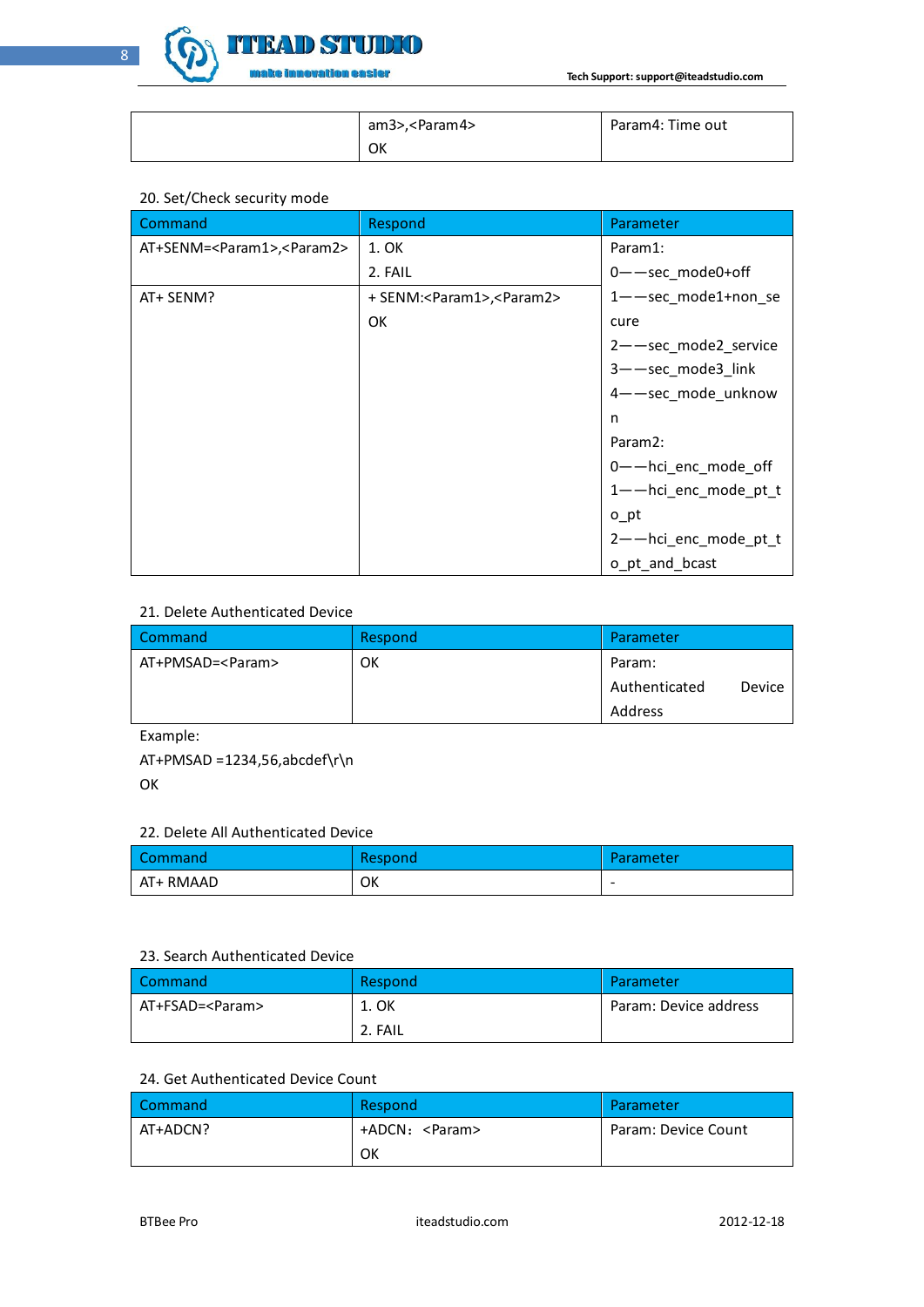

#### 25. Most Recently Used Authenticated Device

| Command  | Respond          | Parameter     |          |
|----------|------------------|---------------|----------|
| AT+MRAD? | + MRAD: <param/> | Param:        | Recently |
|          | OK               | Authenticated | Device   |
|          |                  | Address       |          |

#### 26. Get the module working state

| Command    | Respond           | Parameter      |
|------------|-------------------|----------------|
| AT+ STATE? | + STATE: <param/> | Param:         |
|            | OK                | "INITIALIZED"  |
|            |                   | "READY"        |
|            |                   | "PAIRABLE"     |
|            |                   | "PAIRED"       |
|            |                   | "INQUIRING"    |
|            |                   | "CONNECTING"   |
|            |                   | "CONNECTED"    |
|            |                   | "DISCONNECTED" |
|            |                   | "NUKNOW"       |

#### 27. Initialize the SPP profile lib

| Command | Respond | Parameter                |
|---------|---------|--------------------------|
| AT+INIT | 1. OK   | $\overline{\phantom{a}}$ |
|         | 2. FAIL |                          |

#### 28. Inquiry Bluetooth Device

| Command | Respond                            | Parameter            |
|---------|------------------------------------|----------------------|
| AT+INQ  | $+IMQ$ : $<$ Param1>, $<$ Param2>, | Param1: Address      |
|         | <param3></param3>                  | Param2: Device Class |
|         |                                    | Param3 : RSSI Signal |
|         | OK                                 | strength             |

Example:

AT+INIT\r\n **OK** AT+IAC=9e8b33\r\n **OK** AT+CLASS=0\r\n AT+INQM=1,9,48\r\n At+INQ\r\n +INQ:2:72:D2224,3E0104,FFBC +INQ:1234:56:0,1F1F,FFC1 +INQ:1234:56:0,1F1F,FFC0 +INQ:1234:56:0,1F1F,FFC1 +INQ:2:72:D2224,3F0104,FFAD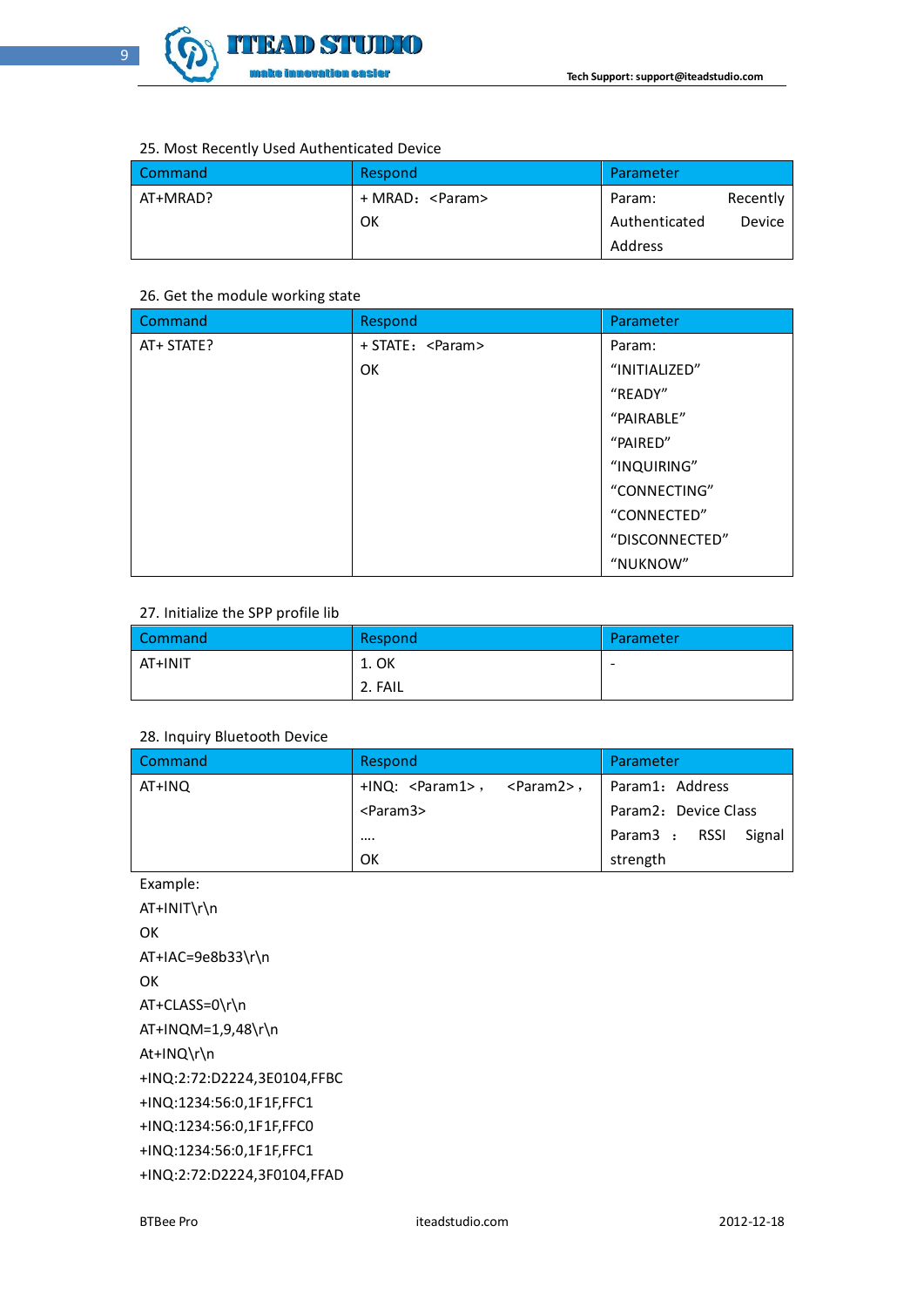

+INQ:1234:56:0,1F1F,FFBE +INQ:1234:56:0,1F1F,FFC2 +INQ:1234:56:0,1F1F,FFBE +INQ:2:72:D2224,3F0104,FFBC OK

#### 28. Cancel Inquiring Bluetooth Device

| Command  | Respond | Parameter |
|----------|---------|-----------|
| AT+ INQC | OK      | $\sim$    |

#### 29. Equipment Matching

| <b>Command</b>                               | Respond | Parameter              |
|----------------------------------------------|---------|------------------------|
| AT+PAIR= <param1>,<param2></param2></param1> | 1. OK   | Param1: Device Address |
|                                              | 2. FAIL | Param2: Time out       |

#### 30. Connect Device

| Command           | Respond | Parameter             |
|-------------------|---------|-----------------------|
| AT+LINK= <param/> | 1. OK   | Param: Device Address |
|                   | 2. FAIL |                       |

Example:

AT+FSAD=1234,56,abcdef\r\n **OK** AT+LINK=1234,56,abcdef\r\n OK

#### 31. Disconnect

| Command | Respond            | Parameter.            |
|---------|--------------------|-----------------------|
| AT+DISC | 1. +DISC:SUCCESS   | Param: Device Address |
|         | OK                 |                       |
|         | 2. +DISC:LINK_LOSS |                       |
|         | OK                 |                       |
|         | 3. +DISC:NO SLC    |                       |
|         | OK                 |                       |
|         | 4. +DISC:TIMEOUT   |                       |
|         | OK                 |                       |
|         | 5. +DISC:ERROR     |                       |
|         | OK                 |                       |

#### 32. Energy-saving mode

| l Command            | Respond | Parameter             |
|----------------------|---------|-----------------------|
| AT+ENSNIFF= <param/> | ок      | Param: Device Address |

#### 33. Exerts Energy-saving mode